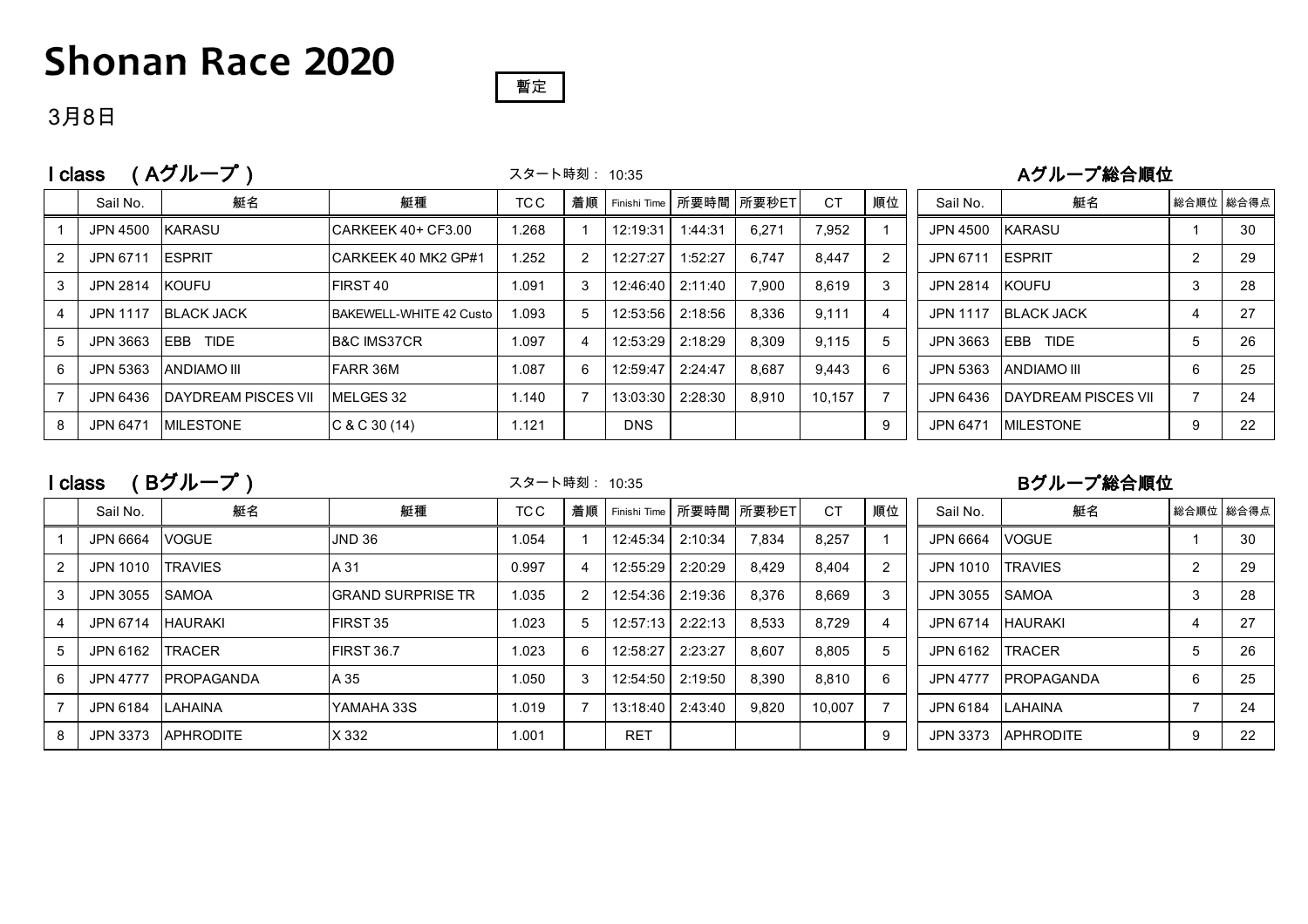# **Shonan Race 2020**

#### 暫定

### 3月8日

| class          |                 |                      |                          |       | スタート時刻: 10:35     |              |         |       |           | 総合順位           |                 |                            |                |           |  |
|----------------|-----------------|----------------------|--------------------------|-------|-------------------|--------------|---------|-------|-----------|----------------|-----------------|----------------------------|----------------|-----------|--|
|                | Sail No.        | 艇名                   | 艇種                       | TC C  | 着順                | Finishi Time | 所要時間    | 所要秒ET | <b>CT</b> | 順位             | Sail No.        | 艇名                         |                | 総合順位 総合得点 |  |
|                | <b>JPN 4500</b> | <b>KARASU</b>        | CARKEEK 40+ CF3.00       | 1.268 |                   | 12:19:31     | 1:44:31 | 6,271 | 7,952     |                | JPN 4500        | <b>KARASU</b>              |                | 30        |  |
| 2              | JPN 6664        | <b>VOGUE</b>         | <b>JND 36</b>            | 1.054 | 3                 | 12:45:34     | 2:10:34 | 7,834 | 8,257     | $\overline{2}$ | JPN 6664        | <b>VOGUE</b>               | $\overline{2}$ | 29        |  |
| 3              | JPN 1010        | <b>TRAVIES</b>       | A 31                     | 0.997 | 9                 | 12:55:29     | 2:20:29 | 8,429 | 8,404     | 3              | JPN 1010        | <b>TRAVIES</b>             | 3              | 28        |  |
| $\overline{4}$ | JPN 6711        | <b>ESPRIT</b>        | CARKEEK 40 MK2 GP#1      | 1.252 | 2                 | 12:27:27     | 1:52:27 | 6,747 | 8.447     | 4              | JPN 6711        | <b>IESPRIT</b>             | 4              | 27        |  |
| $\overline{5}$ | JPN 2814        | <b>KOUFU</b>         | FIRST 40                 | 1.091 |                   | 12:46:40     | 2:11:40 | 7,900 | 8,619     | 5              | JPN 2814        | <b>KOUFU</b>               | 5              | 26        |  |
| 6              | JPN 3055        | SAMOA                | <b>GRAND SURPRISE TR</b> | 1.035 |                   | 12:54:36     | 2:19:36 | 8,376 | 8,669     | 6              | JPN 3055        | <b>SAMOA</b>               | 6              | 25        |  |
| $\overline{7}$ | JPN 6714        | <b>HAURAKI</b>       | FIRST 35                 | 1.023 | 10                | 12:57:13     | 2:22:13 | 8,533 | 8,729     |                | JPN 6714        | <b>HAURAKI</b>             |                | 24        |  |
| 8              | JPN 6162        | <b>TRACER</b>        | <b>FIRST 36.7</b>        | 1.023 | 11                | 12:58:27     | 2:23:27 | 8,607 | 8.805     | 8              | JPN 6162        | <b>TRACER</b>              | 8              | 23        |  |
| 9              | <b>JPN 4777</b> | PROPAGANDA           | A 35                     | 1.050 | 8                 | 12:54:50     | 2:19:50 | 8,390 | 8,810     | 9              | <b>JPN 4777</b> | <b>PROPAGANDA</b>          | 9              | 22        |  |
| 10             | <b>JPN 1117</b> | <b>BLACK JACK</b>    | BAKEWELL-WHITE 42 Custo  | 1.093 | 6.                | 12:53:56     | 2:18:56 | 8,336 | 9,111     | 10             | <b>JPN 1117</b> | <b>BLACK JACK</b>          | 10             | 21        |  |
| 11             | JPN 3663        | <b>IEBB TIDE</b>     | <b>B&amp;C IMS37CR</b>   | 1.097 | 5.                | 12:53:29     | 2:18:29 | 8,309 | 9,115     | 11             | JPN 3663        | EBB TIDE                   | 11             | 20        |  |
| 12             | JPN 5363        | <b>ANDIAMO III</b>   | FARR 36M                 | 1.087 | $12 \overline{ }$ | 12:59:47     | 2:24:47 | 8,687 | 9,443     | $12 \,$        | JPN 5363        | <b>ANDIAMO III</b>         | 12             | 19        |  |
| 13             | JPN 6184        | ILAHAINA             | YAMAHA 33S               | 1.019 | 14                | 13:18:40     | 2:43:40 | 9,820 | 10,007    | 13             | JPN 6184        | LAHAINA                    | 13             | 18        |  |
| 14             | JPN 6436        | IDAYDREAM PISCES VII | MELGES 32                | 1.140 | 13                | 13:03:30     | 2:28:30 | 8,910 | 10,157    | 14             | JPN 6436        | <b>DAYDREAM PISCES VII</b> | 14             | 17        |  |
| 15             | JPN 3373        | <b>APHRODITE</b>     | X 332                    | 1.001 |                   | <b>RET</b>   |         |       |           | 17             | JPN 3373        | <b>APHRODITE</b>           | 17             | 14        |  |
| 16             | JPN 6471        | <b>MILESTONE</b>     | C & C 30 (14)            | 1.121 |                   | <b>DNS</b>   |         |       |           | 17             |                 | JPN 6471 MILESTONE         | 17             | 14        |  |